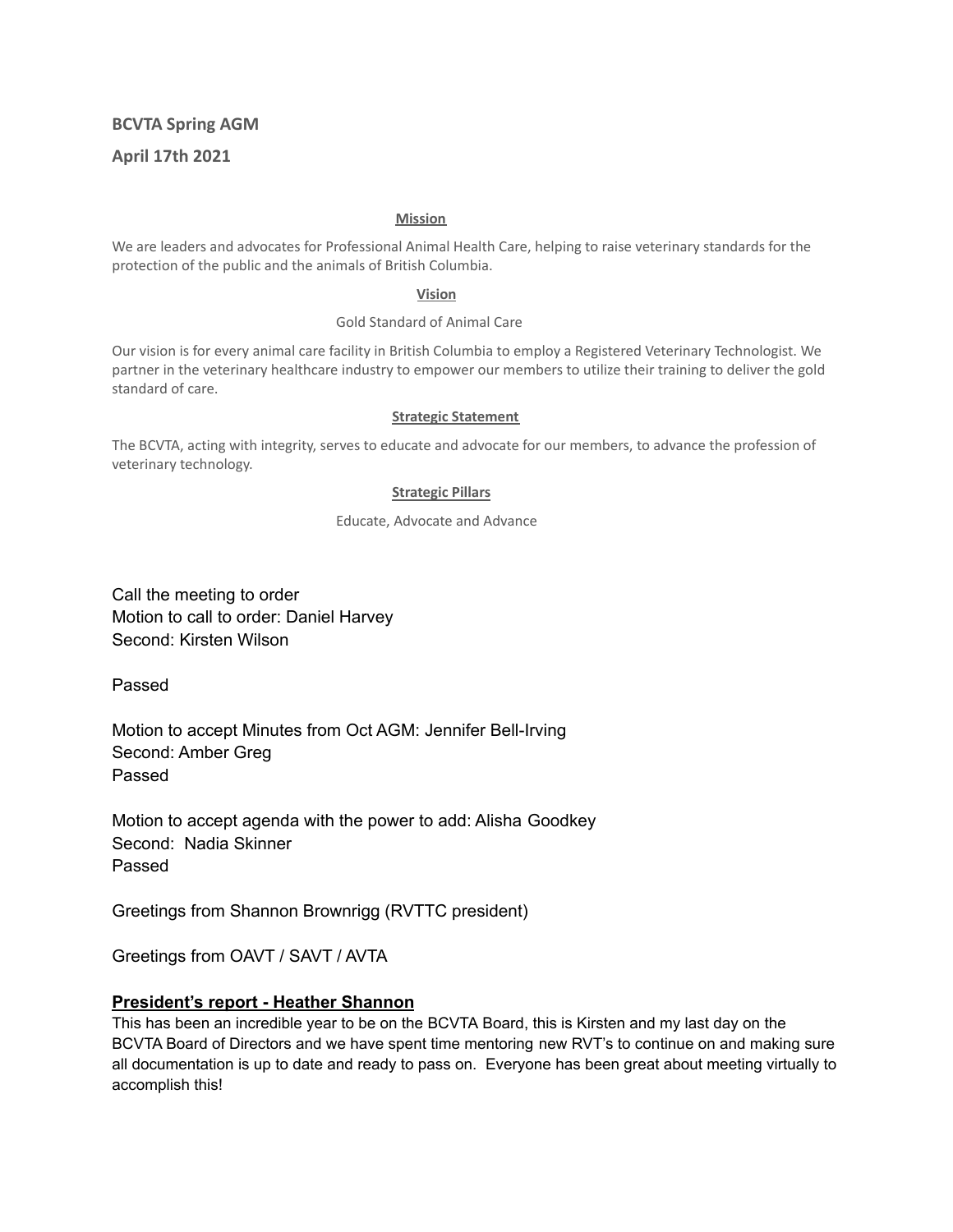Of course, you all know what the challenges of COVID have been like for the veterinary industry and life in general. As a board we have been working to try to keep our social media presence upbeat, we have had contests, Bevvies with the Board evenings and even had a virtual escape room event sponsored by AVP in October - which was a blast! We are looking forward to our fun comedy event after this AGM as well!

Some of the BCVTA Accomplishments since our meeting in October 2020 are:

- We have more webinars for CE on our website; this has been invaluable during this time of COVID for members that have required CE and were updated after our the fall conference
- We have continued to update our policies to align with the bylaws, and have created some new policies to help with every day running of the association.
- This spring we presented the BCVTA RVT of the Year award to Allison Fagan so well deserved!
- There were also 3 student scholarships given out one for each vet tech program in BC!
- With people online more we are seeing more traffic on our social media currently we are on Facebook, Instagram and Twitter, don't forget to tag us and use the #askforRVts.
- We have also upgraded insurance coverage for cyber issues
- Our Website is going through an overhaul and upgrade to the Member365 platform, which the ABVTA and OAVT have used.
- We have met with the CVBC twice this year, which you will hear about from our CVBC liaisons
- All members of the BCVTA Board took diversity, equity and inclusion training this spring. We highly recommend this for any veterinary team, ask your clinics to look into it.
- We have formed 2 committees: complaints & social media. The complaints committee consists of Daniel Harvey, Kim Holbrow and Leanne Schmidt. They are working hard to get documents created. Thanks also to Melissa Boston for her work promoting the conference through social media.
- We have had great interest in the two Board of Directors positions that are opening up which is exciting.

Each member of the BCVTA Board will give a description of what they have been up to since our last gathering. I will let them tell you more about our achievements.

Respectfully submitted, *Heather Shannon*, RVT

# **Vice President report - Amber Gregg**

Hi everyone, thanks so much for coming!

This past year as Vice president has been eye opening in many ways! As I become President tonight, I wanted to express my gratitude to Heather for her guidance in the last year. I hope to use the knowledge she has shared with me and use it to improve my skills as a leader, to keep the Association running well. I have enjoyed getting to know my fellow Board members and I can tell you that each one of them has unique skills and talents that make for a collectively strong association. We are lucky to have them and I am grateful to be working with them, and learning from them. They are an impressive crew!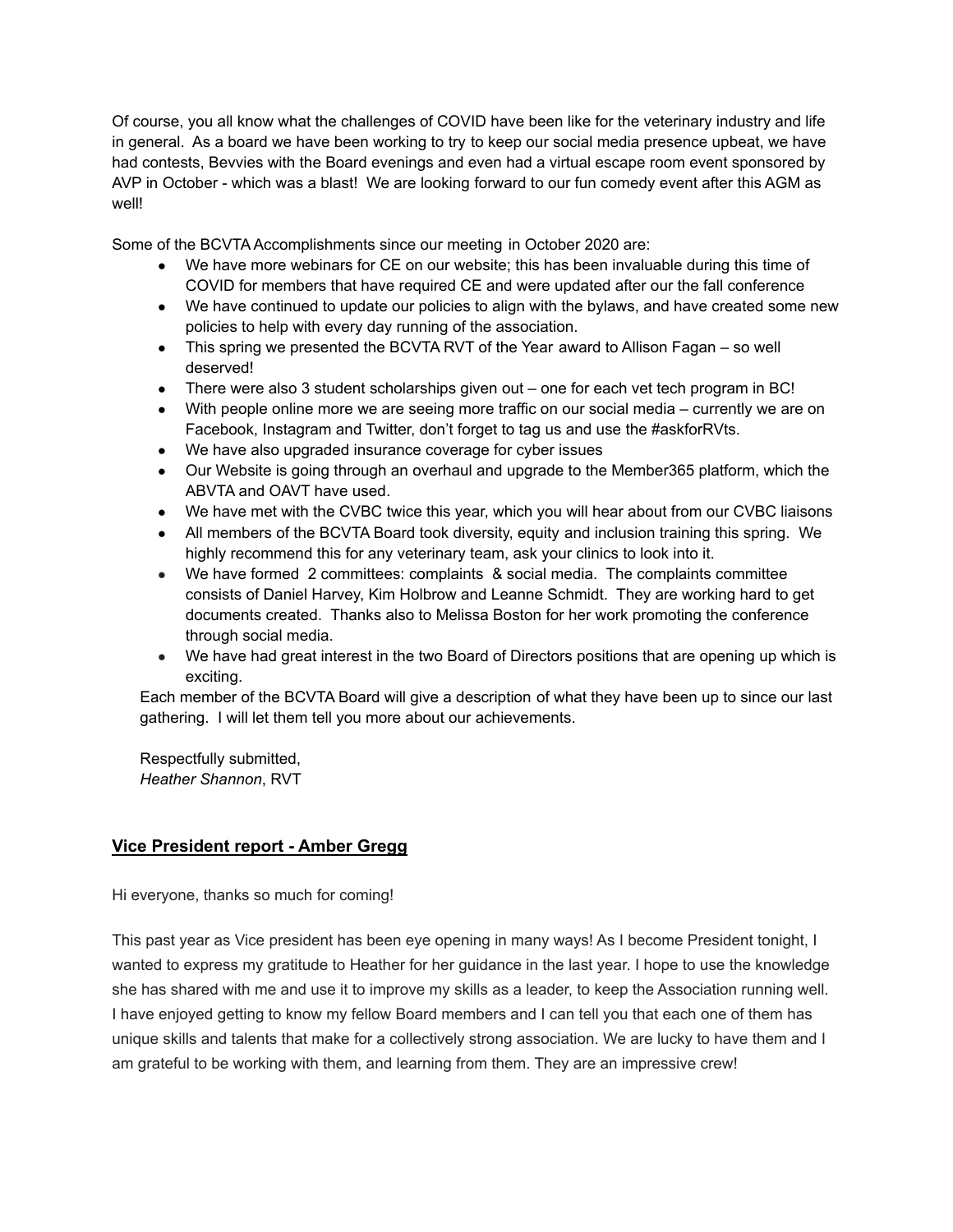As members of the BCVTA, I know many of you are happy to pay your membership, get your CE, and carry on with your life. If that is all you need, that's great, we will continue to support you! I do enjoy hearing from people, so if you have questions about how the association is managed, why and how decisions are made, have suggestions, or you want to be involved, let us know!

We have a healthy list of goals that we are currently working on including member outreach opportunities, streamlining our thankfully rarely used complaints process, developing a stronger, equitable relationship with the CVBC and exploring opportunities to support RVTs in BC.

### **Executive Director report - Denise Hitt**

Thank you for attending and being patient while we worked through any technical difficulties with the new platform.

Please don't hesitate to get in contact with me if you have questions or concerns. Your CE certificate for this conference will be emailed after the event

### **Treasurer Report - Tina Douglas**

Bank Balance as of April 10, 2021 Chequing: \$161,960.00 Savings: \$50,321.00 Paypal: \$31,766.00

Comparative Income Statement to the end of February 2021

This statement is only to the end of February, so income and expenses from this conference are not included. Our year end statement will be presented at the fall conference.

It is very hard to come up with a budget in this Covid era, when we don't know if we are able to travel or not. The numbers obviously reflect this. Overall , it looks like income is down, but operating costs are way down as well and we are definitely on our way to a profit for the year.

#### Proposed Budget for 2021-2022

Next we will have to review and approve the budget for next year. I have based this budget on the assumption that we will have a virtual fall conference and hopefully a 'in person or hybrid " conference in the spring. Not many changes, our RVTTC dues will increase if our membership goes above 1000 ad we are close to that now. Our website costs will increase with the new platform .

**Thanks** Tina Douglas, Treasurer , BCVTA

Motion to approve budget: Erika Grey-Gowans Second: Denise Wiley Passed

### **RVTTC Report - Mia Cirotto and Tinille Mackenzie-Wyatt**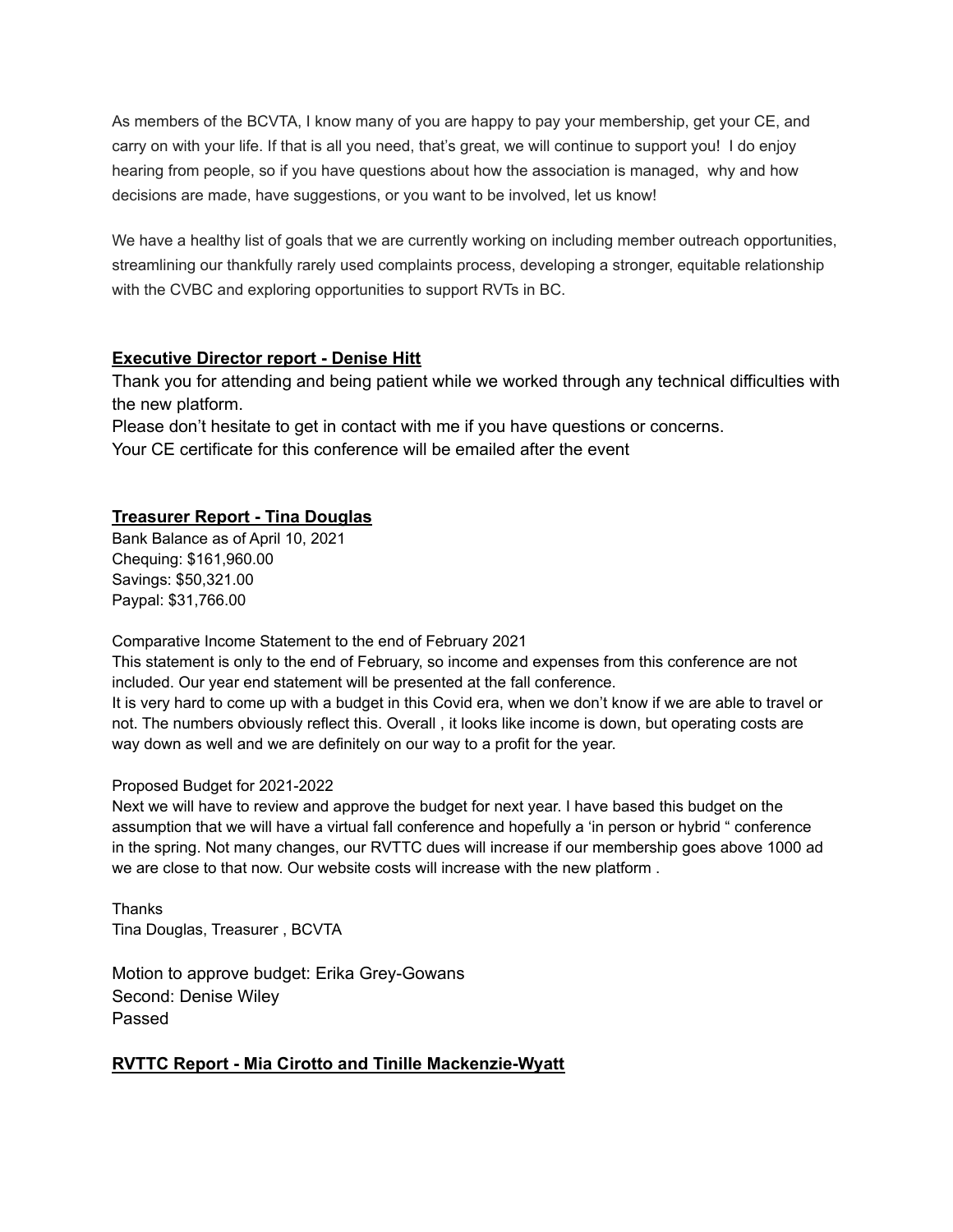The Registered Veterinary Technologists and Technicians of Canada (RVTTC) is a not-for-profit organization uniting veterinary technician and technologist associations across Canada. RVTTC is also a resource on national and international issues within our global veterinary community. We strive to unite, advance, and strengthen the RVT profession across Canada.

Since its inception in 1989, RVTTC has grown to encompass seven provincial veterinary technician/technologists associations. ATSAQ, the Quebec association, officially re-joined RVTTC in January of this year. We are very excited to have all Canadian veterinary technology associations represented in our organization. Engaging provincial associations allows us to collaborate on areas of mutual interest, ultimately helping us to champion the RVT profession on a national level and achieve animal healthcare excellence.

In addition to our board of directors, we also have delegates as volunteer representatives on various national and international committees. These representatives ensure RVTs have a voice on important topics that affect our profession.

We hope to facilitate positive change for RVTs across Canada. It is our firm belief that when RVT associations, and Veterinary Associations work together to improve the animal health care team, we ultimately augment the lives of the patients we care for and improve animal welfare on a global level.

Since October 2020, the RVTTC has been working hard on many projects, and taken part in virtual meetings and conferences. Some important items to highlight are:

- our Career Ladder project, a tool to highlight expanded career options for RVTs with specific steps, information, and tools to advance in a chosen career pathway. This project continues to evolve and we are excited to share it with you once it is complete.
- We have had the opportunity to provide feedback on several CVMA position statements; adding RVT voices to animal care and welfare.
- Our Executive Director, Shannon Brownrigg, has been invited as a panelist for WSAVA on the Global Impact of COVID-19; a Veterinarian's Perspective.
- We are now in our second year of providing provincial associations and their members via RVT Talk, a monthly newsletter providing updates from Canada's Provincial Associations as well as pertinent animal health news.
- As of December 31, 2020, there are almost 9500 RVTs/TSAcs across Canada
- $\bullet$  This October we will be celebrating our  $5<sup>th</sup>$ annual RVT Month a truly united celebration of RVTs across Canada

We are fortunate to have the opportunity to network with so many different animal related organizations nationally and internationally. This support and collaboration has a major impact on advancing the RVT profession.

# **Member at large Report: Kalaya Donchi**

I am Kalaya, and have been a member at large on the board for this past year. As a new board member I have been learning lots. I am looking forward to stepping into the RVTTC representative role, to continue my work promoting technicians on a provincial and federal level.

I have a special interest in veterinary cannabis medicine, and am also working on veterinary business leadership. I hope to take these skills and apply them to my work on the board.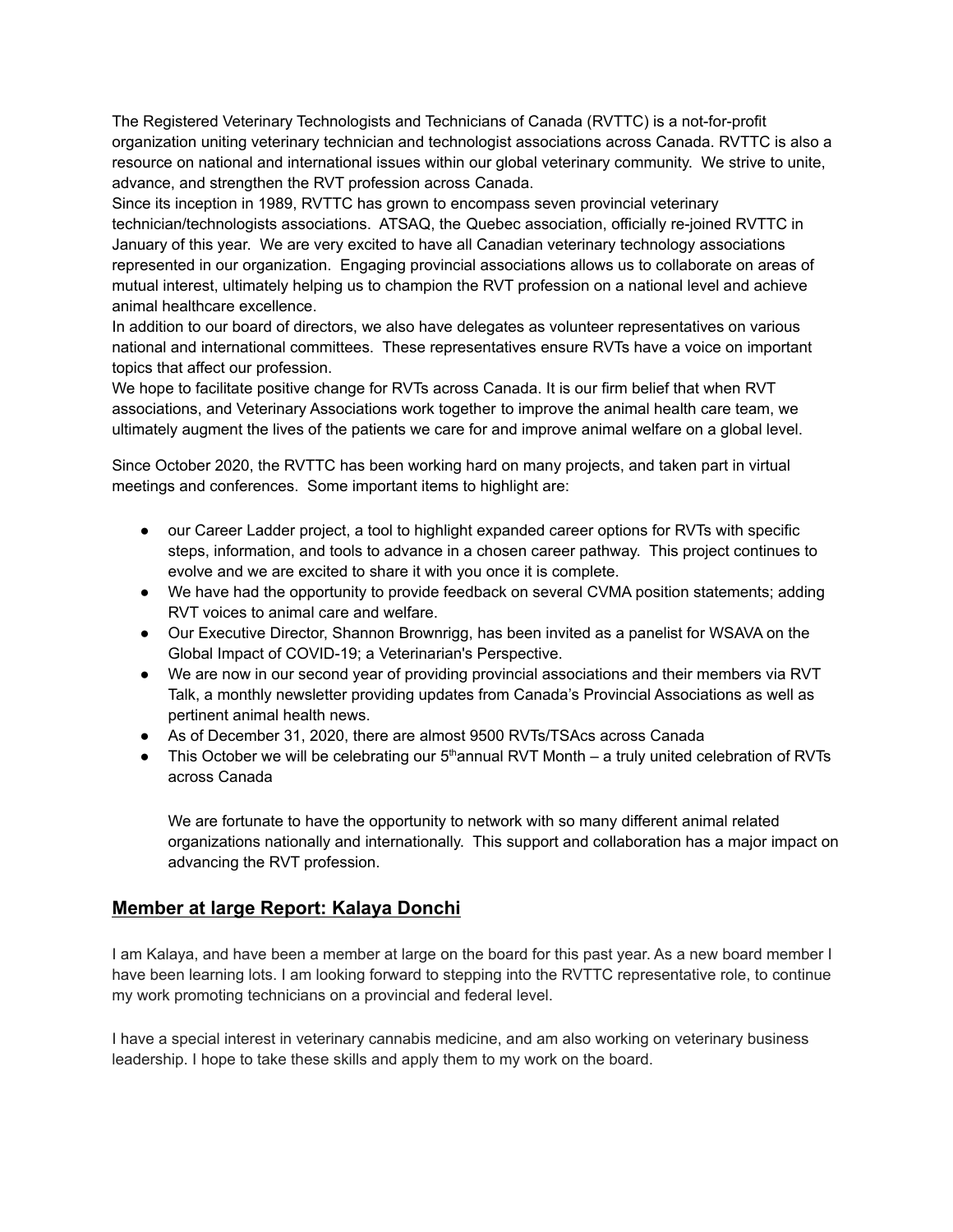# **Secretary Report - Kim Holbrow**

It is great to see everyone again. Thanks for coming to the meeting and supporting RVT's from within your profession.

This year I am most proud of the work we are doing to develop a current complaints and disciplinary committee. We hope to have a great system in place that we never have to use.

Disclaimer that I am still sitting on a committee for the CVBC - I recuse myself whenever needed and am hopeful that more technicians in more places mean good things for our relationship with the CVBC

# **CVBC Liason Report - Kirsten Wilson**

CVBC Liaison Report April, 2021

After quite a number of months with no contact, Heather and I were contacted in November to be part of a focus group. Dr. Doris Leung, CVBC Vice President and Ms. Lori Charvat, CVBC Public Council Member were reaching out to various stakeholders, including the SBCV and the BCVTA, to assist in the development of their first ever Strategic Plan. Given that Heather and I were going to be vacating our positions, Amber and Mia attended the January 18 th meeting as well.

We were asked:

What does CVBC do well?

What are the challenges CVBC has?

What can the CVBC do better?

We were very forthcoming with our answers, including the fact that communication and lack of continuity within the CVBC Council were really challenges. We did not pull any punches in discussing some of the history of the working relationship between the BCVTA and the CVBC and that we felt that we were not respected. The public member, despite being on the CVBC Council since 2018 did not know that there was no regulation in place with respect to the practice of veterinary technology, which was a perfect example of the lack of knowledge, even within the CVBC, of what RVTs are faced with.

All that being said, we felt very positive about the meeting overall. Dr. Leung and Ms. Charvat seemed genuinely invested in what we had to say and we believe we were heard when we stated that the CVBC should be working towards improved communication, respecting the RVT profession and providing the same level of protection for the public and animals as other Western Canadian provinces do.

BCVTA was extended an invitation to attend CVBCs open meetings (occurring every 6 weeks). Dr. Leung and Ms. Charvat said they were looking forward to the creation of CVBCs first ever strategic plan so their Council could have a plan to move forward instead of just being reactionary as issues arise. We were told that we could email either of them with any questions we had.

On February 28, the BCVTA received an invitation to the next CVBC Council meeting on March 19 th . Mia and Amber were in attendance. Below is a summary of the meeting, provided by Mia: Upon re-joining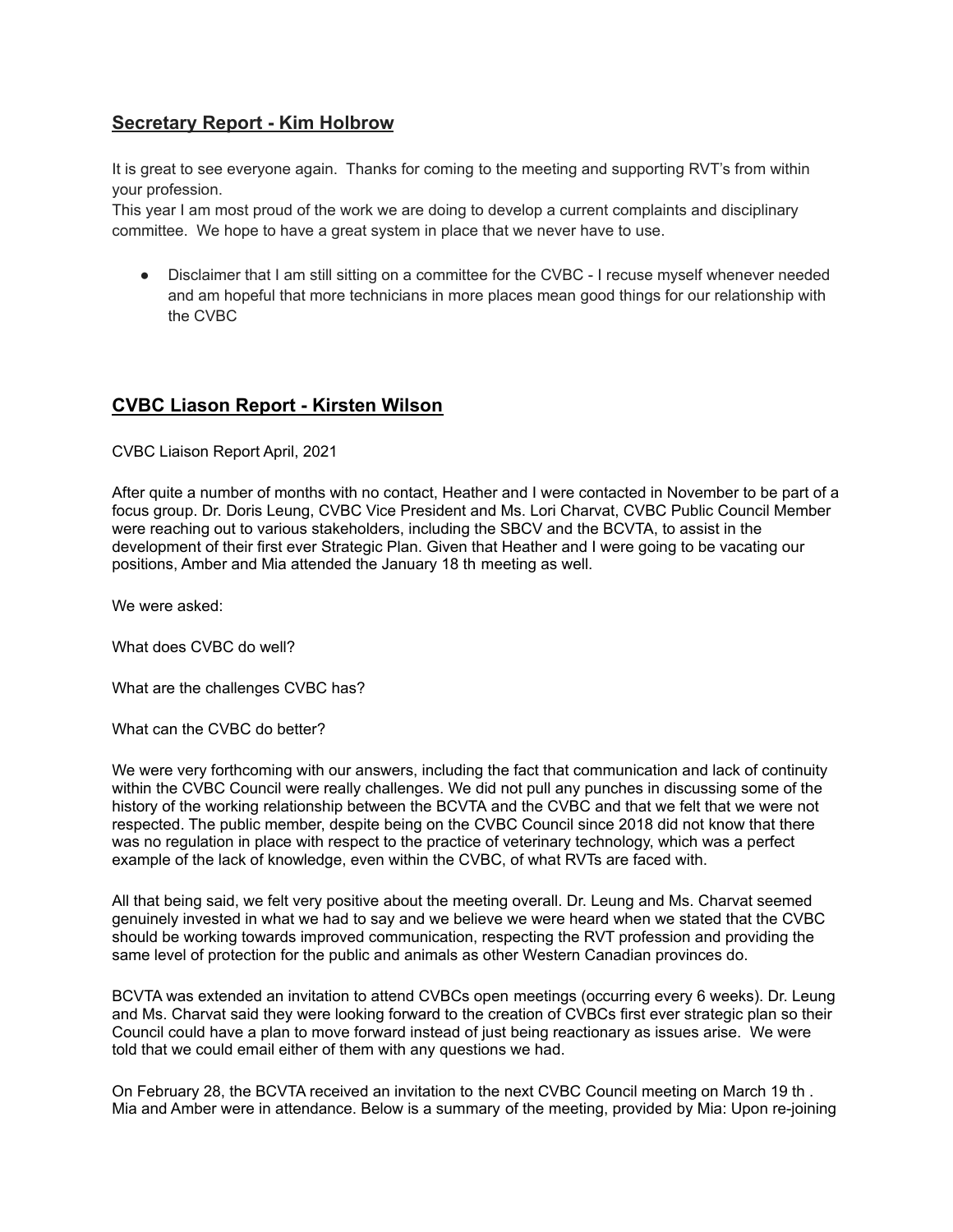the meeting brief introductions were held. We were questioned as to where Heather and Kirsten were (although we had sent confirmation to Rosalee and Doris on March 8 that only Amber and Mia would be attending the meeting). We were then informed that if we had something to discuss at the meeting it had to have been brought forward prior to the meeting for Council to vote on if we were allowed to speak at the meeting. (Prior to the meeting we had requested to speak during the meeting via email on March 8 and confirmed with Rosalee and Doris our time slot on March 9). Josh noted that CVBC is very busy so if it appeared that BCVTA was being ignored over the past year that was not the case; they just had more important issues to deal with. Requested BCVTA to submit monthly update reports to CVBC if we were going to continue to attend their meetings. Proceeded to explain how to write a formal report. Mia said an update could be possible and let them know she was familiar with the process for reporting to other bodies as that has been part of her position with BCVTA/RVTTC.

Josh asked the Council if they had any questions for Amber and Mia.

Questions for BCVTA:

Why did you want to be at this meeting? - introduce ourselves as we are moving in to new positions in April, meeting members of the CVBC Council, begin to forge a positive working relationship with CVBC for the protection/health/welfare of animals and public of BC, promote RVT profession

How many members do you have? - gave ballpark figure, discussed our membership renewal comes up in April

What are the two main concerns/issues for your members? - RVTs facing challenges during the last year (COVID) & amp; wanting regulation for the RVT profession in BC

What happened at the last meeting between BCVTA and CVBC? (alluded that no one on Council knew what had transpired or when the last meeting was) - Minister of Agriculture directed that CVBC work with BCVTA in regards to regulation of RVT profession

We were thanked for our time and informed we were just observers for the rest of the meeting.

In her summary, Mia noted the discussions that were had regarding items on the CVBC Council meeting agenda—I have omitted those here as they are not pertinent.

Mia and Amber were excused from the meeting when the closed portion of the meeting was about to begin.

There were mixed feelings as to how the meeting went overall, some positive, some negative. There was an initial feeling of 'hierarchy' from some on Council, and like they anticipated confrontation from Mia and Amber. When that didn't happen, the tone changed to more collegial. Some members on Council seemed open to change and having RVT relationships considered when decisions are made within the CVBC; others seemed to be reluctant. That being said, those members seemed to have the same reactions to progressive ideas from their fellow Council Members, so it may not be a reaction to RVTs as to progress . Overall the feeling was that we should look to the future with an open mind, while being aware of the work that has already been done, and the challenges that have been faced over the years when working with the CVBC.

It should be noted that the CVBC has engaged a new Registrar and CEO, Dr. Megan Berman, effective July 1, 2021. That will hopefully provide some stability going forward. We also note that there is a new BC Human Rights Tribunal complaint against the CVBC. The previous complaint was one of the reasons that working with the BCVTA was put on the back burner for so long (due to the time and money required for the CVBC to deal with the complaint). The BCVTA board will continue to take steps to work with the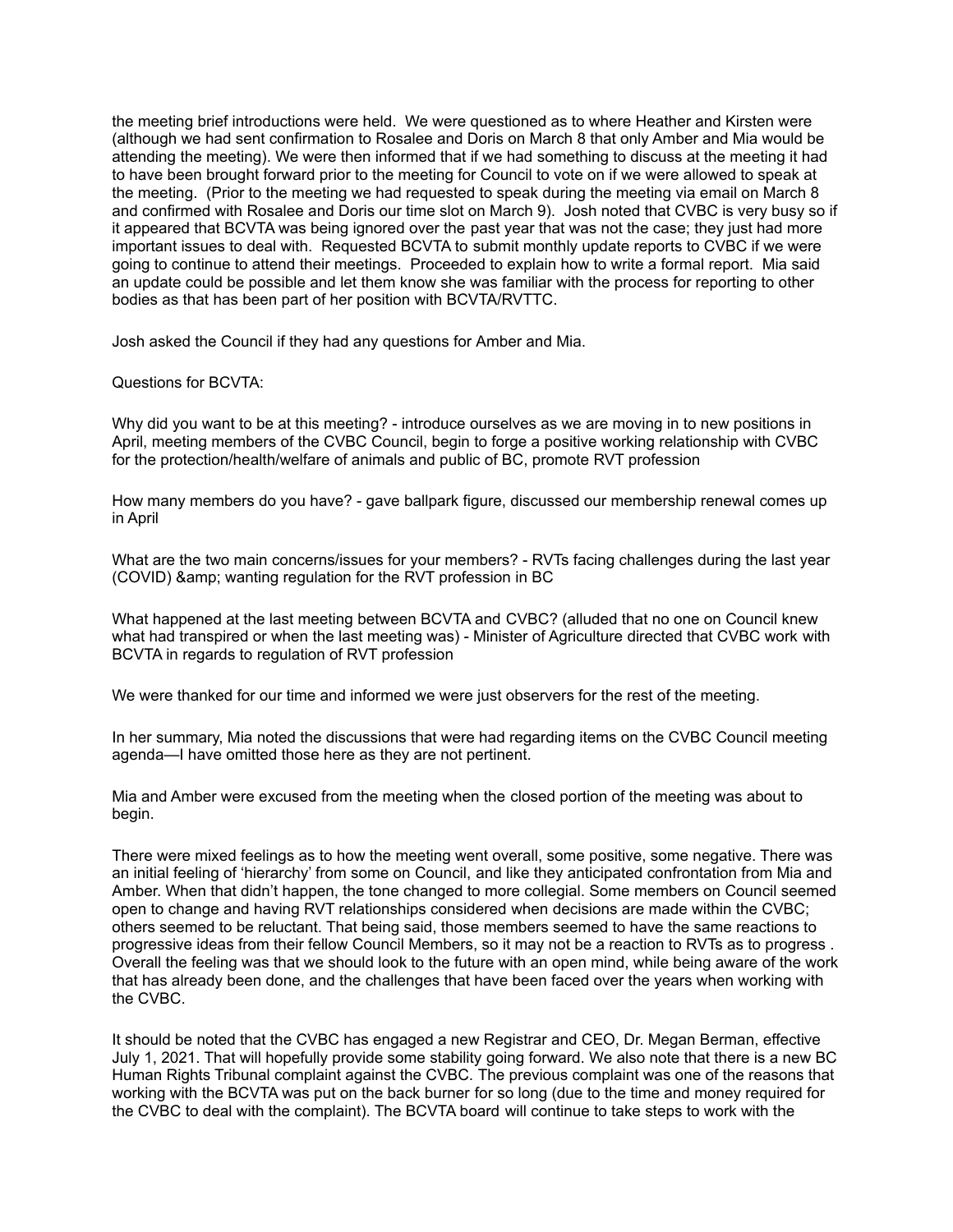CVBC where possible, but will also be investigating other potential ways for the RVT profession to advance to one that is regulated for the success and protection of our members.

And with that comes an end to my time on the Board. After 18 years, a ton of progress has been made. I remember my first every Board meeting in Tina's hotel room the night before the AGM at the spring conference. I don't think we met more than twice a year back then. To now, we meet once a month via video conference and discuss many topics via email in between. I have learned so much—from watching Board members on other Provincial Executives and thinking "they are so grown up and know soooo much", to having others say that about me (it's all an illusion BTW ). I have enjoyed every minute of it, but it is time for some fresh ideas.

Thank you for allowing me to be an advocate for you and for the profession. I really encourage everyone to be involved in your association. The time commitment is not great, a few hours a month. If you cannot be involved, be informed! Read the emails that are sent out, come to the AGMs and have your voice heard. We are stronger together.

### **Student Representative Greetings - Alysha Berber/ Erin Kreklevich**

Video update with greetings from TRU - call to upcoming second years to consider becoming their student representative

Even with the struggles of moving our education online, the students from Douglas College have been very grateful for the support of our fellow peers, instructors, and industry members. I'd like to thank you all for letting me attend the BCVTA meetings this year as it has provided me with a lot of insight and I have learned a lot. My fellow students and I wish health and safety for all and we look forward to becoming apart of the RVT community.

### **Old Business**

- 1) Registration Numbers: 979 RVT's 14 Non resident, 100 students, 5 retired and 30 sustained
- 2) Strat Plan meeting with BeckyTaylor leading was held in November
- 3) Virtual Conference new platform

### **New Business**

- OD Position changes
- Reminder with new bylaws members are voted onto the Board and the Board decides on positions
- Heather and Kirsten are leaving the Board as terms are complete
- Amber will be the new President, Mia will be the CVBC Liaison, Tinille and Kalaya are the RVTTC representatives, Tina will remain as treasurer, Kim is the secretary. At a later date BoD will decide on VP position
- Website update
- Conference platform new to allow more attendees
- Voting  $-$  2 new Board of Directors 2 BCVTA members reached out with interest